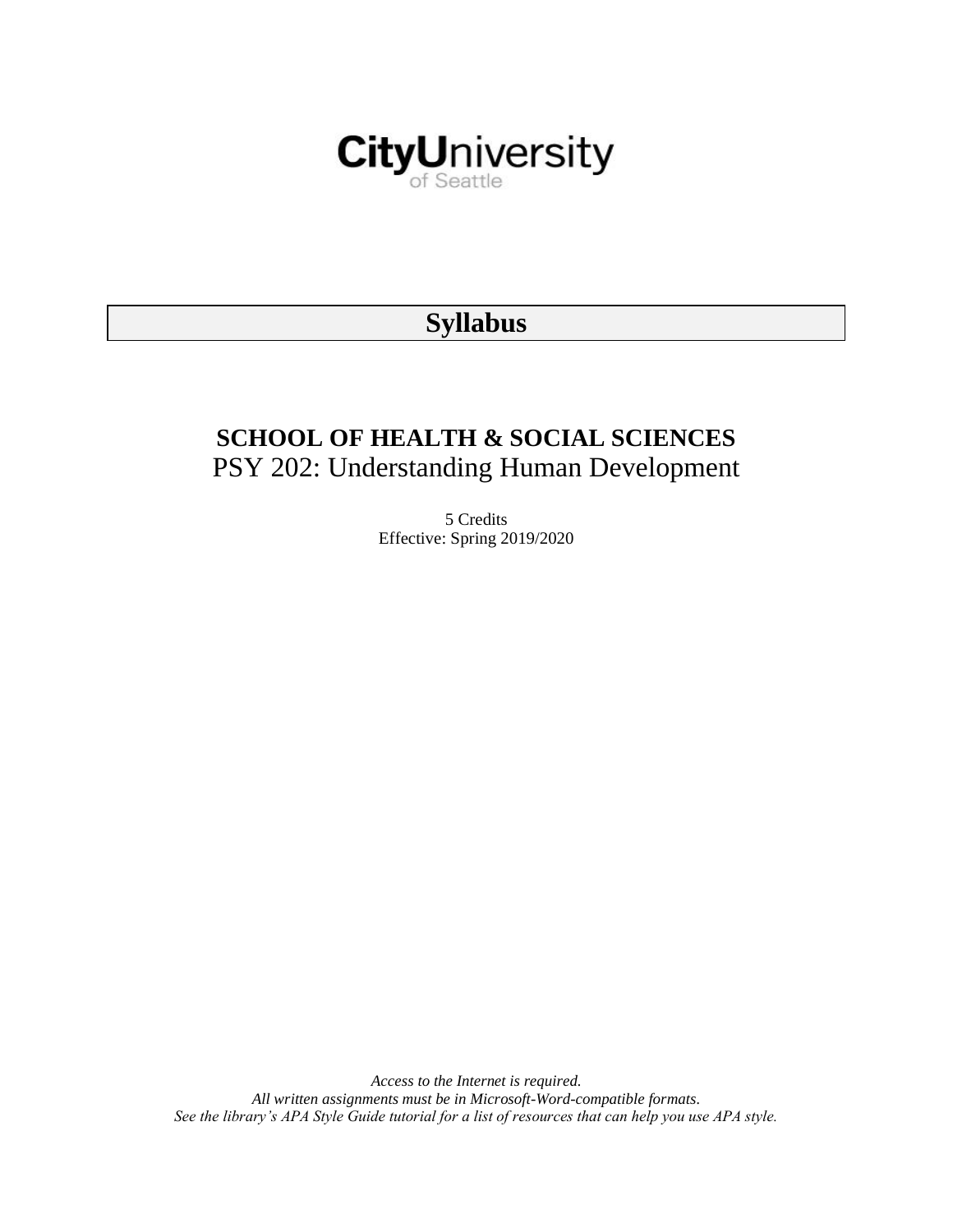# **FACULTY**

Faculty Name: FACULTY NAME

Contact Information: CONTACT INFORMATION

### [INSTRUCTOR MAY INSERT PERSONAL MESSAGE IF DESIRED]

# **COURSE DESCRIPTION**

An investigation into the biological, social, and psychological forces that shape the various stages of our lives. The course also examines patterns of difference due to factors such as gender, culture, disability, and socioeconomic status.

# **COURSE RESOURCES**

Required and recommended resources to complete coursework and assignments are found on the course [Reading List.](https://nam03.safelinks.protection.outlook.com/?url=https%3A%2F%2Fcityu.alma.exlibrisgroup.com%2Fleganto%2Flogin%3Fauth%3DSAML&data=04%7C01%7CMMara%40cityu.edu%7C70673ce0fe0144040eda08d87472e204%7Cb3fa96d9f5154662add763d854e39e63%7C1%7C0%7C637387384066198115%7CUnknown%7CTWFpbGZsb3d8eyJWIjoiMC4wLjAwMDAiLCJQIjoiV2luMzIiLCJBTiI6Ik1haWwiLCJXVCI6Mn0%3D%7C1000&sdata=JbwP%2Fm5Q%2BMgIUWa%2FXceos%2BoiLv0DX%2B%2FL%2BNGNMbX9P8E%3D&reserved=0) The reading list can be found under Course Information in Blackboard as well as from the library homepage.

Note: Required resources that must be purchased by the student are tagged "Purchase from a vendor of your choosing." Required resources with a direct link, "Available through CityU Library", are available at no cost to students.

Students in Canada will see required resources they need to purchase tagged "Purchase from the Canadian Bookstore." Students outside the U.S. and Canada should contact their advisor or textbook coordinator for additional information.

# **COURSE OUTCOMES**

In this course, learners:

- Critically apply theories and concepts of lifespan human development into practice.
- Apply an understanding of major psychological, social, and biological theories and concepts to human development;

# **OVERVIEW OF COURSE GRADING**

The grades earned for the course will be derived using City University of Seattle's decimal grading system, based on the following:

| <b>Overview of Required Assignments</b> | % of Final Grade |
|-----------------------------------------|------------------|
| Course Activities                       | 25%              |
| Weekly knowledge tests                  | 35%              |
| Exams                                   | 20%              |
| Analyzing human development paper       | 20%              |
| <b>TOTAL</b>                            | 100%             |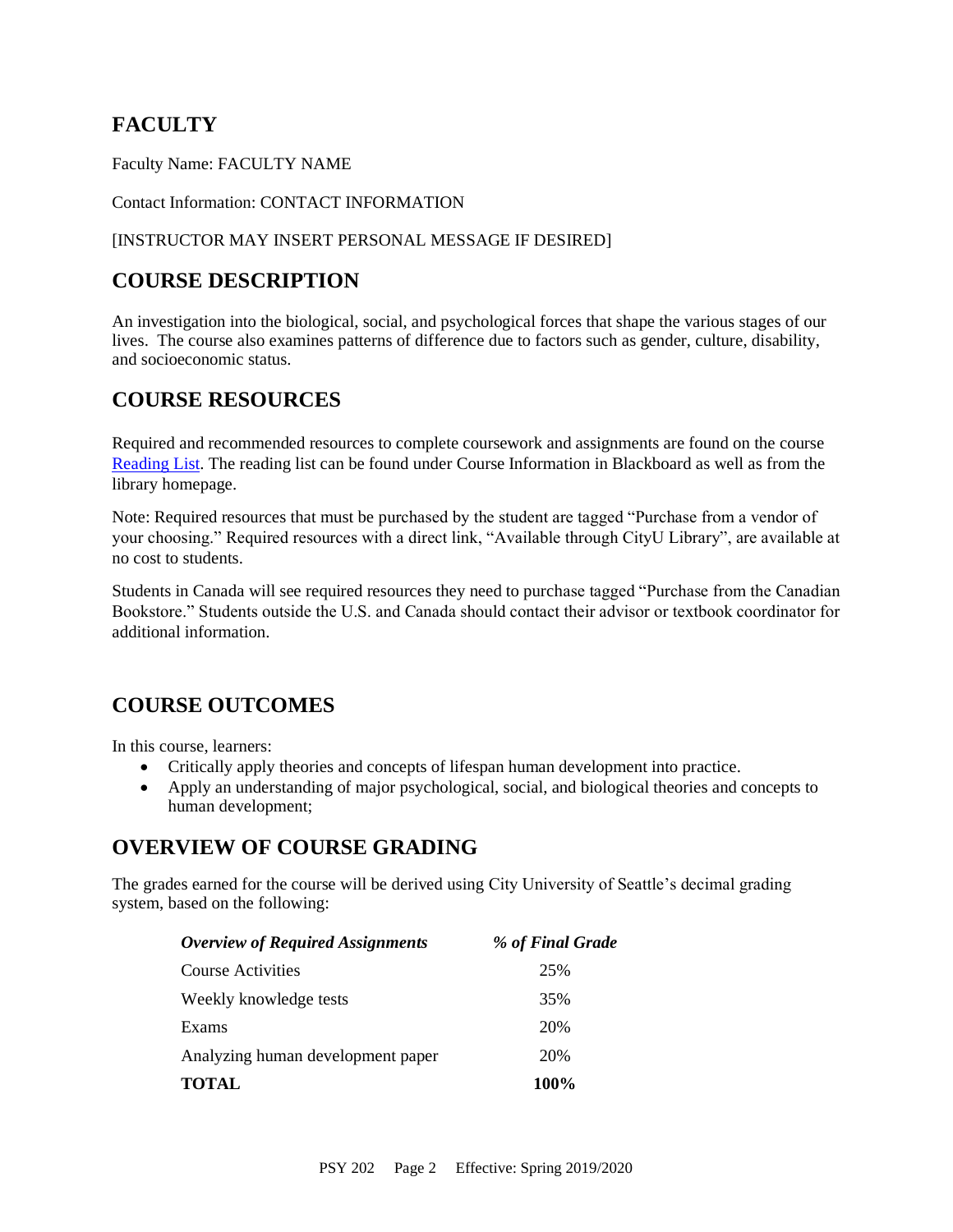# **SPECIFICS OF COURSE ASSIGNMENTS**

The instructor will provide grading rubrics with more detail as to how this assignment will be graded.

#### Course Activities

Class participation through discussion is an integral part of this online course, although it is typically less formal than other work submitted throughout the course. Participation is defined as active engagement in a discussion or other online activity. To provide a structure for balanced participation and allow students to maximize the benefit of the discussion boards, it is recommended that they follow these guidelines: 1. Post responses to discussion questions in the first three days of the school week (Monday through Wednesday). 2. Post three or more thoughtful and topic-relevant comments to responses made by classmates during the last four days of the school week (Thursday through Sunday). 3. Respond to any questions that instructor or peers have regarding the original post by the end of the school week. Additionally, students are expected to attend and participate in all classroom sessions and course activities conducted during those sessions. Instructors will provide detailed grading criteria for in-class attendance and participation in classroom-based activities. The following is the grading criteria for online discussion board activities.

| <i>Components</i>       | % of Grade |
|-------------------------|------------|
| Timeliness of responses | 15%        |
| Quality of responses    | 70%        |
| Quantity of responses   | 15%        |
| <b>TOTAL</b>            | 100%       |

#### Weekly knowledge tests

Students will complete weekly knowledge checks to reinforce the course material covered in the assigned week. The knowledge checks will assess their ability to recognize and recall psychological terminology as well as identify proper psychological concepts for a given problem. Instructor will provide information regarding the content, style, and grading criteria for exams in this course. Knowledge checks are expected to be closed book and closed notes, unless otherwise specified by the instructor.

| <b>Components</b> | % of Grade |
|-------------------|------------|
| <b>TOTAL</b>      | 100%       |

#### **Exams**

Students will take two equally-weighted exams – midterm and final – to reinforce the course materials. The exams will test their ability to utilize psychological terminology as well as identification and application of proper psychological concepts for a given problem. Instructor will provide information regarding the content, style, and grading criteria for exams in this course. Exams are expected to be closed book and closed notes, unless otherwise specified by the instructor.

*Components % of Grade* **TOTAL 100%**

#### Analyzing human development paper

Using the concepts covered in this course, students will write an 8- to 10-page, double-spaced paper analyzing a specific developmental concept, issue, or problem in the context of human development theory. Topics may be chosen from those covered in the course content or related to human development,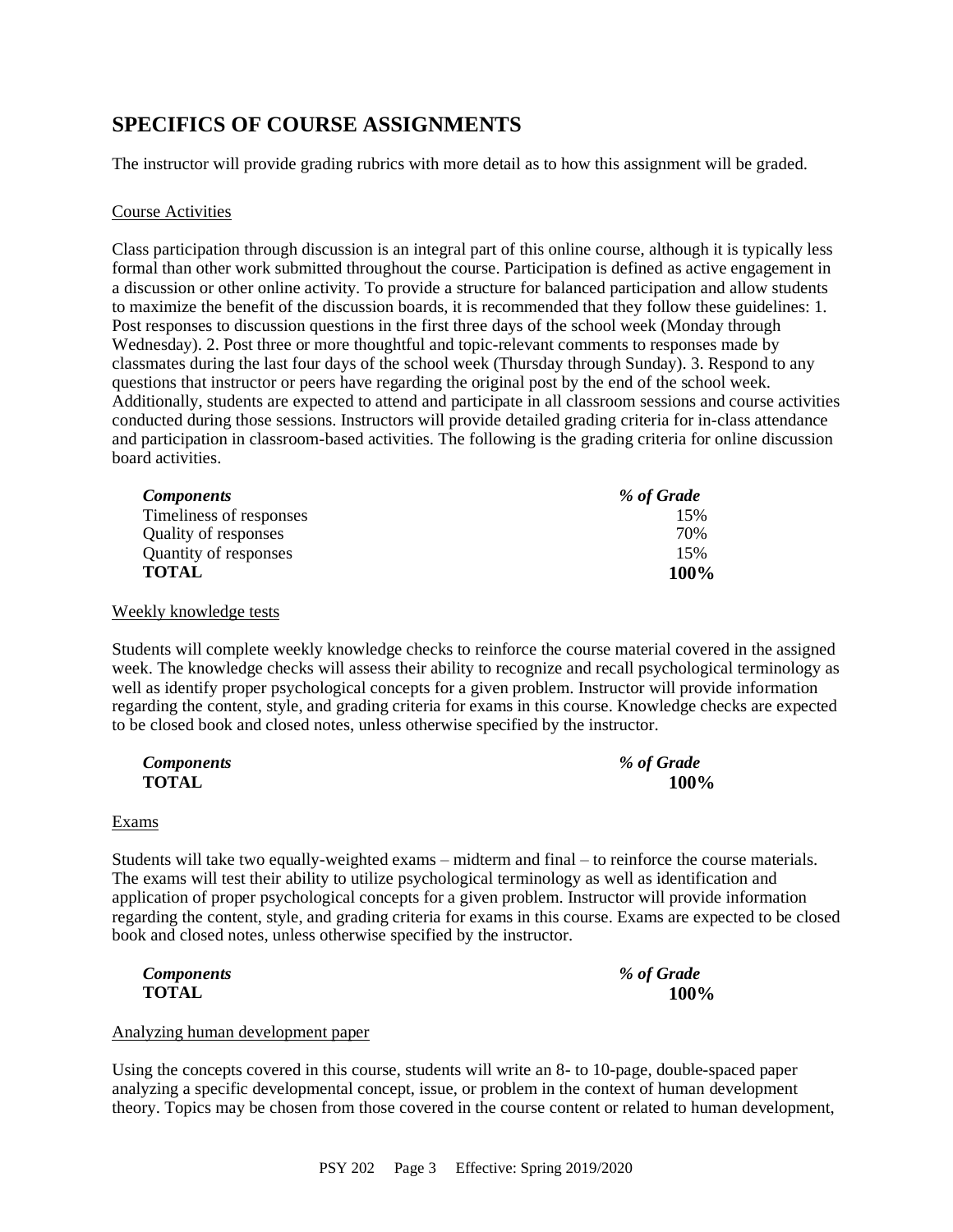and all topics are subject to instructor approval. The course instructor will provide clear expectations and guidelines for all activities and assignments associated with this paper.

The development of the paper will involve a series of assignments that sum to the total credit for this paper: 1. Paper topic identification and approval - 2%; 2. Paper outline and sources - 5%; 3. Paper draft review - 8%; 4. Final Paper - 20%.

The paper topic, outline, and draft peer review are credit/no credit.

In their paper, students should combine their own thoughtful analysis with ideas and information found in a minimum of three scholarly sources. Therefore, as in any scholarly writing, students should not merely copy information from another author, but use evidence to support the contentions they have drawn from their findings and critically analyze related literature - these papers have to be analytical papers, not a summary of readings. These papers must meet APA requirements of format and style. Students must cite the sources of all ideas, facts, and information used that are not their own, even if they have put the information into their own words. Failure to do so is plagiarism, even if the oversight is unintentional. Additionally, student are expected to use as many class terms and concepts as possible in their application papers.

| <b>Components</b>                    | % of Grade |
|--------------------------------------|------------|
| Use of course concepts               | 10%        |
| Resource Analysis and Use            | 30%        |
| Organization and Coherence           | 30%        |
| <b>Style and Mechanics</b>           | 10%        |
| APA style (citations/reference list) | 10%        |
| APA Style (formatting)               | 10%        |
| <b>TOTAL</b>                         | 100%       |

## **COURSE POLICIES**

#### **Late Assignments**

#### LATE ASSIGNMENT

#### **Participation**

#### PARTICIPATION

#### **Professional Writing**

Assignments require error-free writing that uses standard English conventions and logical flow of organization to address topics clearly, completely, and concisely. CityU requires the use of APA style.

### **UNIVERSITY POLICIES**

You are responsible for understanding and adhering to all of City University of Seattle's academic policies. The most current versions of these policies can be found in the [University](https://www.cityu.edu/catalog/)  [Catalog](https://www.cityu.edu/catalog/) that is linked from the CityU Web site.

#### **Non-Discrimination & Prohibition of Sexual Misconduct**

City University of Seattle adheres to all federal, state, and local civil rights laws prohibiting discrimination in employment and education. The University is committed to ensuring that the education environment is bounded by standards of mutual respect and safety and is free from discriminatory practices.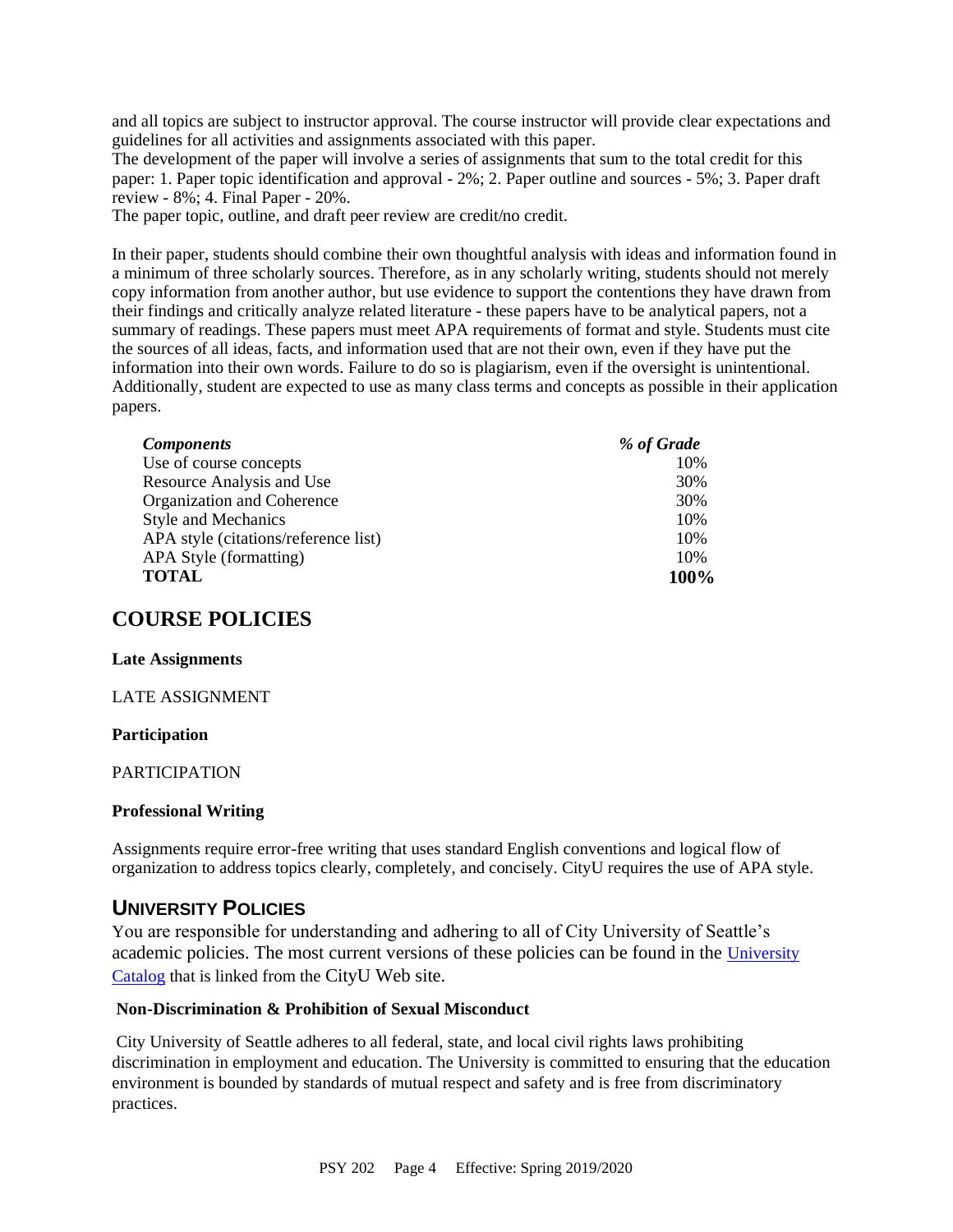In the U.S., the University is required by Title IX of the Education Amendments of 1972 to ensure that all of its education programs and activities do not discriminate on the basis of sex/gender. Sex include sex, sex stereotypes, gender identity, gender expression, sexual orientation, and pregnancy or parenting status. Sexual harassment, sexual assault, dating and domestic violence, and stalking are forms of sex discrimination, which are prohibited under Title IX and by City University of Seattle policy. City University of Seattle also prohibits retaliation against any person opposing discrimination or participating in any discrimination investigation or complaint process internal or external to the institution. Questions regarding Title IX, including its application and/or concerns about noncompliance, should be directed to the Title IX Coordinator. For a complete copy of the policy or for more information, visit <https://my.cityu.edu/titleix> or contact the Title IX Coordinator.

In Canada, in compliance with the British Columbia Human Rights Code, the Alberta Human Rights Act, WorksafeBC, and the Workers' Compensation Board of Alberta, the University believes that its environment should at all times be supportive and respectful of the dignity and self-esteem of individuals. Discrimination, harassment and bullying conduct, whether through person to person behaviour or via electronic communications such as email or social media is not acceptable and will not be tolerated. As an educational institution, it is our responsibility to cultivate an environment of excellence, equity, mutual respect and to recognize the value and potential of every individual. The University will take all necessary steps to meet or exceed the requirements of the law to prevent discrimination, harassment and bullying. The Respectful Workplace Policy for the prevention of discrimination, harassment and bullying policy and procedure can be found at <https://www.cityu.edu/discover-cityu/about-cityu/> under the Policies section or at <https://www.cityuniversity.ca/about/>.

#### **Religious Accommodations**

City University of Seattle has a policy for accommodation of student absences or significant hardship due to reasons of faith or conscience, or for organized religious activities. The University's policy, including more information about how to request an accommodation, is available in the University Catalog and on the my.cityu.edu student portal. Accommodations must be requested by the 20% mark of this course (e.g. day 14 of a ten-week course, day 7 of a 5-week course) using the Religious Accommodations Request Form found on the student dashboard in the my.cityu.edu student portal.

### **Academic Integrity**

Academic integrity in students requires the pursuit of scholarly activity that is free from fraud, deception and unauthorized collaboration with other individuals. Students are responsible for understanding CityU's policy on academic integrity and adhering to its standards in meeting all course requirements. A complete copy of this policy can be found in the University Catalog in the section titled [Academic Integrity Policy](https://www.cityu.edu/catalog/;) under Student Rights & Responsibilities.

#### **Attendance**

Students taking courses in any format at the University are expected to be diligent in their studies and to attend class regularly. Regular class attendance is important in achieving learning outcomes in the course and may be a valid consideration in determining the final grade. For classes where a physical presence is required, a student has attended if they are present at any time during the class session. For online classes, a student has attended if they have posted or submitted an